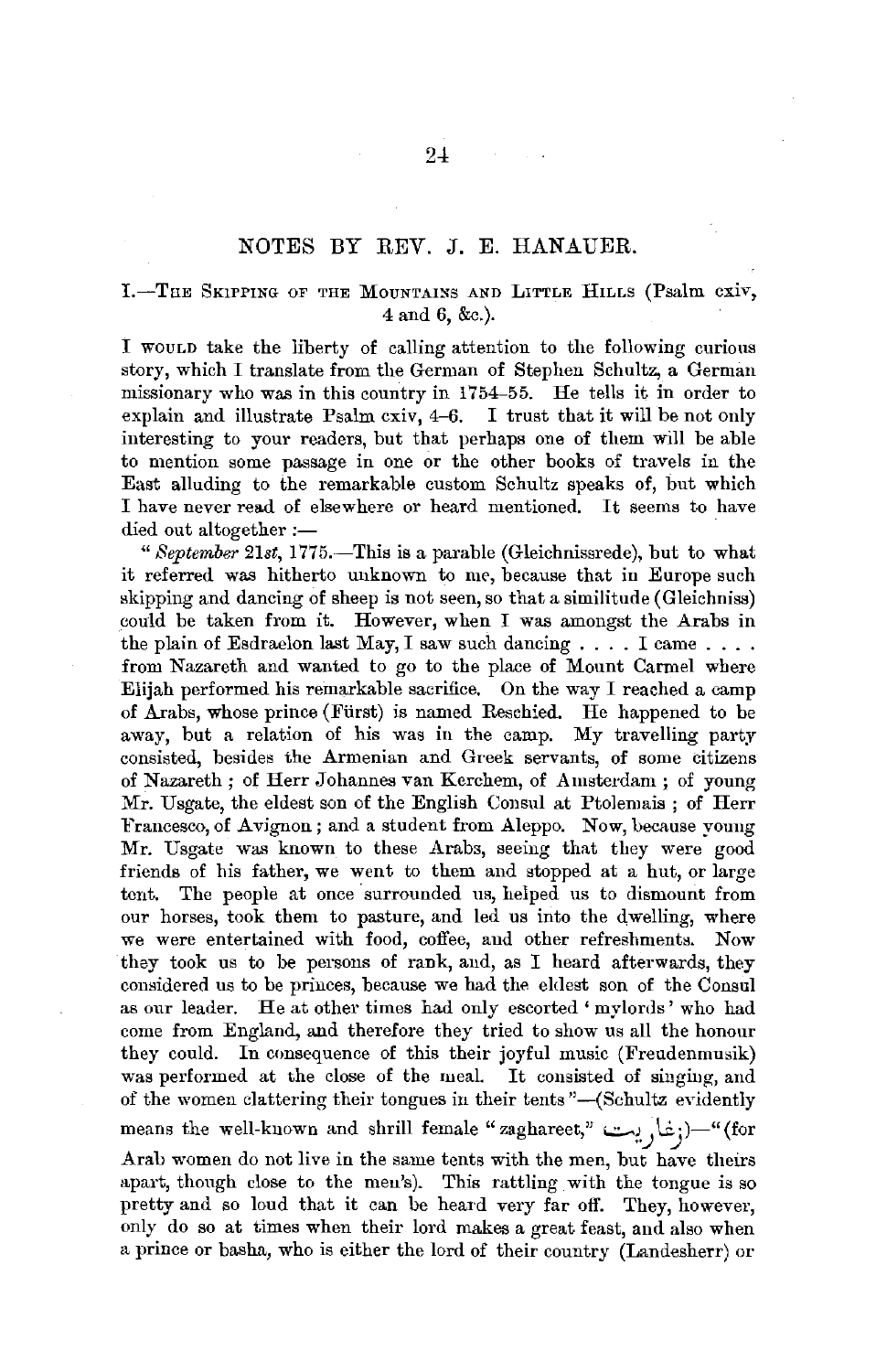who shows himself friendly to their own prince, comes past. Besides this shouting for joy in the women's tent, the sheep are led through the tent. It was done in the following manner :-The shepherd went on in front, and had a shepherd's pipe upon which he played, and, the flock followed him ; and as the shepherd governed (modulated) the tone whilst piping by raising, lowering, or Jetting it run fast or slowly, the sheep made the same movements, and as accurately as a French dancer would do whilst following a minuet. When one shepherd had passed **in** such a manner with his sheep, another followed with his flock, and so one after the other, during which progress the skipping of the lambs and he-goats (Boeke) drew special attention (ein hesonderes Aufsehen machte). Not all the shepherds had flutes, but some of them had other musical instruments. The dance of the sheep, he-goats, and lambs being ended, the camels came. They, however, had not to dance through the hut, but round about it. Whilst this skipping of the animals was going on the tongue-rattling (Zungenklappern) of the women was often heard. Now I come to the application of this to the text. This dancing of the sheep, he-goats, and lambs is, nowadays, only still in vogue amongst the Bedouin. Bedouin is the name by which they are known who live and believe according to the old customs. To them belonged the old patriarchs who are mentioned in Holy Scripture. Now, in David's time these old customs had not become so obsolete as they are now, when they are only still found amongst tent-dwellers (' Skeniten '), or Bedouin. Therefore, when this 114th Psalm used to he sung in the congregation of farael, the parable (or the metaphor) of the dancing of the lambs was well-known to them, and even little children amongst them knew what it meant. The custom was, therefore, and is, as has been remarked, still amongst the Bedouin, that if a great lord passed by a cry of joy and congratulation (ein Freuden und Glueckwuenschungsgeschrei) was made. Further, if anyone made a feast the lambs skipped and the sheep danced. Therefore, when the Psalm says, 'The mountains skipped. (danced) like rams, and the hills like lambs,' it is meant to indicate the presence of the Lord of all lords, who prepares a feast,  $&c.$ .... The mountains are Sinai, Horeb, Carmel, Pisgah, and Lebanon. The parable, however, advances *a minori ad majus,* namely, when a priuce passes by it is possible for the lambs to be moved to dancing, but the mountains remain unmoved. When, however, the Prince ('Herzog' = dux, or army leader) of Life advances leadiug on His people, then the most firmly founded mountains shall be moved and testify their joy, &c., &c." (Schultz, 7<sup>tes</sup> Stück, pp. 134-38;

This account of a custom which was already dying out in Schultz's time would be very interesting and valuable *if it could in anp way be verified.* His narrative of travel is in other respects so prolix and sober that it does not seem as if in this case the prosaic traveller had let his imagination run away with him. That at the present day wandering Arahs teach single goats various tricks, such as climbing to the top of a series of thin wooden cylinders piled one upon the other to the height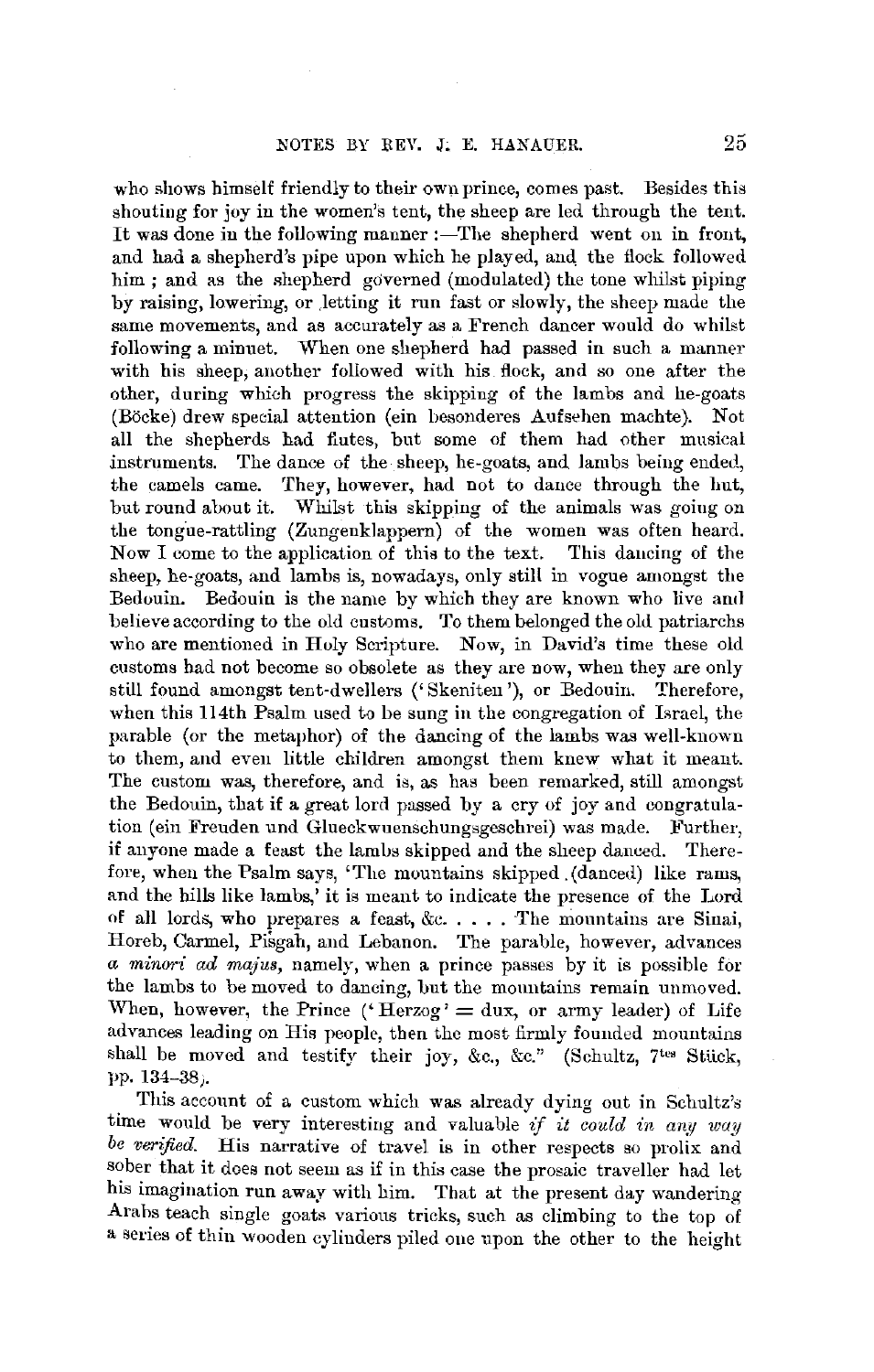of several feet, and balancing tbemsel ves there to the music of a shepherd's pipe, is well-known. I have seen such performances, but I have never heard of whole flocks of sheep, and even camels, being taught to keep step to Arab music. The tale reminds one of Münchhaussen's dancing horse.

Richard Usgate was, according to Schultz, Consul-perhaps only Consular Agent-for England, Germany, Holland, Venice, and Ragusa in 1774-75. Are any journals of his known to be extant-in MSS., perhaps-and do they throw any light upon Eastern customs during the eighteenth century ?

#### IL-SCHLPTURED STONES FROM NA'ANEH.

I have forwarded you photographs of two sculptured stones said to have been dug up about a couple of years ago at Na'aneh (the Naamah of Joshua xv, 41 ), a little village on the railway line some miles north of



SCULPTURED HEAD FROM NA'ANEH.

Ekron. One of these sculptures is that of a lion crouching in a niche, and is cut in a block of limestone 0·70 metre long, 0·64 metre broad, and 0.18 metre thick. The carving is in bold relief and 0.65 metre long and 0·40 metre high. The crouching animal is remarkable for its great staring, lynx-like eyes, and a curious fringed collar round its neck.

The other sculpture is that of a grotesque head or mask, carved on one side of a marble slab, 20 inches long by 15 inches on the sculptured side. The eye-sockets are empty, and seem to have at one time contained

 $26$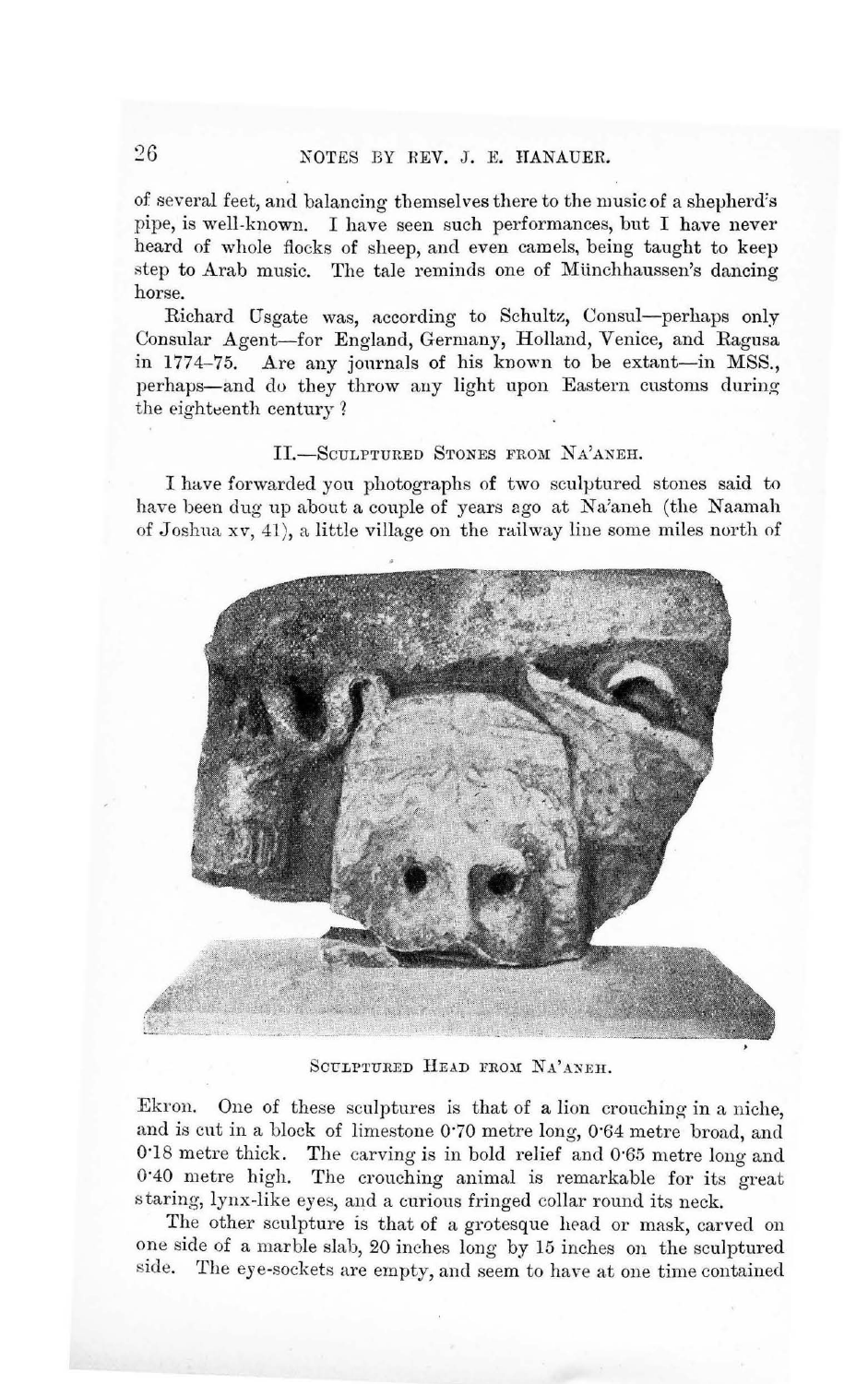glass or porcelain eyeballs. **.A** band or :fillet runs across the forehead, from the right side of which what is perhaps intended to represent a veil floats in snake-like curves to what seems to be the capital of a pillar. The hair is for the most part arranged on either side of the grave matron-like face in a manner **which,** together with the fiilet, reminds one of the headdresses of married fellah women from the Bireh district. Some of the hair, however, on the left side has escaped from the confining band, and the curls take the form of a wing or of the feather-like cirrus clouds one so often sees in the sky. Above them is a semi-circular loop or arch which, it has been suggested, is meant to represent the ear of the deity open to the prayers of her votaries. The mouth was of the deity open to the prayers of her votaries. originally open like the slit in a letter box and, I am told, was perhaps intended to receive written petitions, &c., to the goddess. I was inclined to think that this carved stone originally formed part of a frieze or cornice, and that through the open mouth, the lower lip of which, together with the chin, is missing, there once came a rain-spout, but Baron von Ustinov, in whose collection it now is, thinks it may have belonged to a statue of Cybele, whose images were sometimes furnished with glass or crystal eyeballs. She is, however, generally represented in ancient art as wearing a mural crown. On the other hand, "lions usually appear crouching on the right and left of her throne" (Smith's "Dictionary of Roman and Greek Mythology,"article 'Rhea =  $Cybele$ , p. 649, vol. iii). This might explain the sculptured lion above described.

#### III.

In Baron von Ustinov's garden there is a large and well-cut sarcophagus which was found at Kefr Saba (Antipatris (?)) a few years ago. The material is very hard *mizzeh* limestone, almost marble, and rings when struck. The lid has not been found. There is no inscription whatever, but one side bears carving in rather high relief, projecting about half an inch from the rest of the surface. It is in three panels or divisions. Only that on the left hand is at all remarkable, as it represents a vessel, vase, or urn with handles, and surrounded by a mass of heart-shaped leaves and tendrils, perhaps intended to represent ivy. The baron tells me that this sarcophagus is very much like one discovered by De Saulcy in the Tombs of the Kings at Jerusalem, and placed in the Louvre. Though not as richly carved as the supposed sarcophagus of Mariamne, found in the remarkable tombs discovered by Nicopharieh at Jerusalem a few years ago, it is of much better and more durable ncaterial *(see* illustrations on p. 120 of the *Quarterly Statement* for 1892, and Dr. Schick's letter on p. 185 of the same volume). Baron von Ustinov thinks that the Kefr Saba sarcophagus may have been that of Antipater, the father of Herod the Great (Josephus, "Antiq.," xvi, 5). However this may be, it struck me that you might like a note on the subject, and I therefore obtained the owner's kind permission to take the sketch and measurements. I shall also send a squeeze if possible.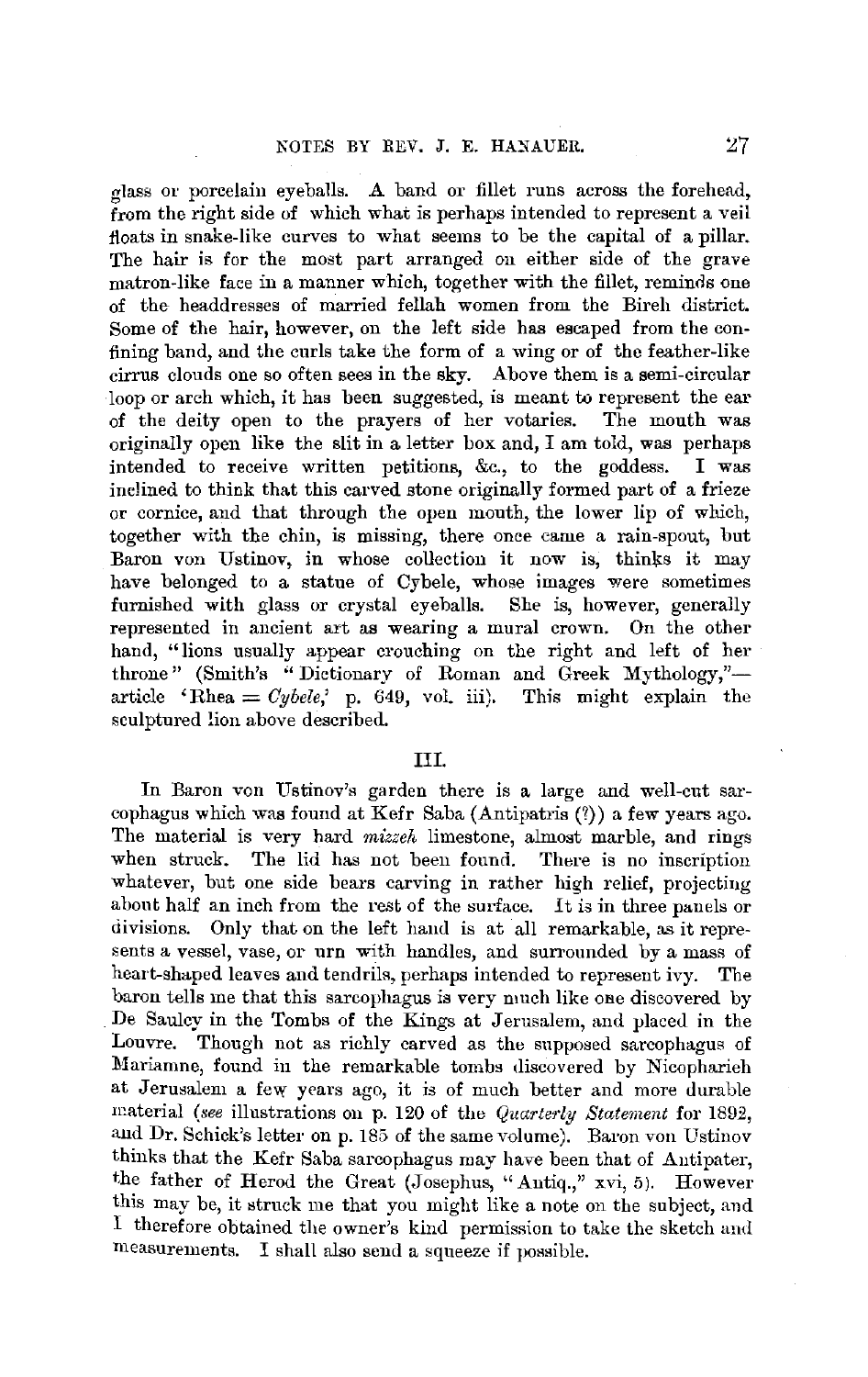The simple ornament sculptured on the right hand side, though not so. striking as that of the leaf-encircled vase or tirn at the opposite end of the one carved side of the stone coffin is, perhaps, more important, as it may help to fix the period during which the sarcophagus was made, The ornament in question consists of a double cross, or flower, formed by eight leaves of the same kind as those carved round the very tip of Absalom's Pillar, just over the small cable-moulding, and also on the capitals dug up at "the Tombs of the Kings," at Jerusalem some years ago, and which belonged to the columns that once adorned the portico or



façade of Helena's monument. Though the arrangement of these leaves is different here (being carved on a flat surface, in plan, instead of upright on a rounded surface), yet their presence seems to prove that the Kefr Saba sarcophagus belonged to the same age as the two above-named monuments. The stone has been dressed with the comb-pick.

#### IV.-TELL ER Roos.

Just south-west of the American-German colony is an orange garden belonging to the family of the late German Consul Murad, and marked on Herr Sandel's map by the name of Biyaret, " Tell er Roos" ( orange garden with water-wheel of "the mound of heads"). It is well known by this name, which is derived from a small mound, now walled on two sides so as to form a terrace, about 40 paces  $= 120$  feet in diameter. The local tradition is that it was the scene of a massacre that took place a century ago. Cannon balls, fragments of iron bombs, and the broken pieces of a very large gun are still lying about. Mr. Dickie very kindly consented to accompany me to the spot, and he agrees with me in thinking that this shattered piece of ordnance could very well have been described, when entire, as being 16 feet long. I am therefore inclined to believe that it may be the same piece of artillery which the Mameluke leader, Mohammed Bey Abu-Dahab, had dragged here a hundred years ago, and all the way from Suez, in order to -form part of his battery of eight guns commanded by the English adventurer Robinson. That gun is described by Volney as 16 feet long. Herr Georg Murad, a nephew of the late Consul, told me that when the land was levelled and a house built on the northern side of the mound some years ago, an enormous number of human skulls were dug up, and that even now, when fresh trees are